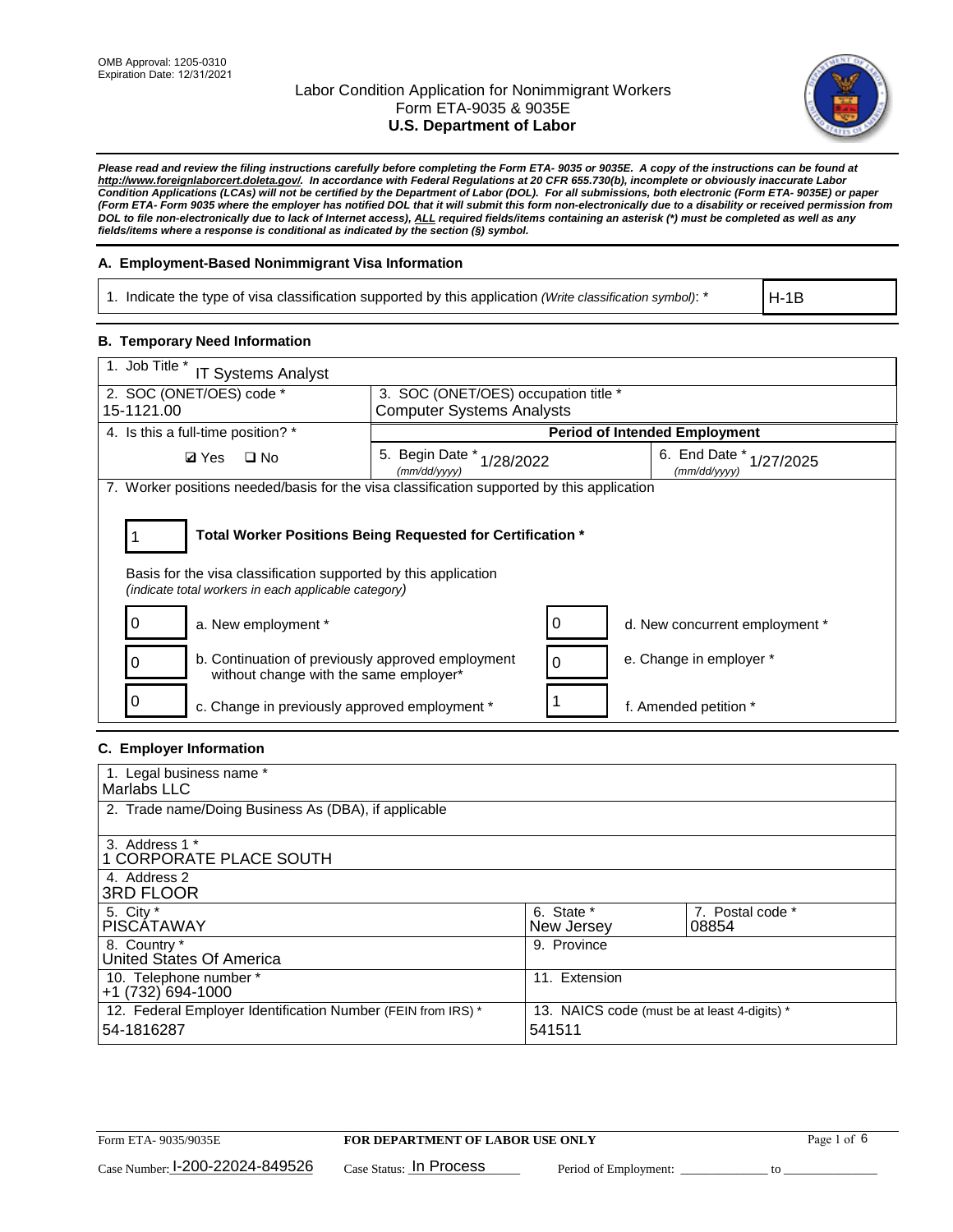

# **D. Employer Point of Contact Information**

**Important Note**: The information contained in this Section must be that of an employee of the employer who is authorized to act on behalf of the employer in labor certification matters. The information in this Section must be different from the agent or attorney information listed in Section E, unless the attorney is an employee of the employer.

| 1. Contact's last (family) name *               | 2. First (given) name * |                          | 3. Middle name(s)         |
|-------------------------------------------------|-------------------------|--------------------------|---------------------------|
| Vidyadharan                                     | Sanjay                  |                          |                           |
| 4. Contact's job title *<br>Chief Legal Officer |                         |                          |                           |
| 5. Address 1 *<br>1 CORPORATE PLACE SOUTH       |                         |                          |                           |
| 6. Address 2<br>3RD FLOOR                       |                         |                          |                           |
| 7. City $*$<br><b>PISCÁTAWAY</b>                |                         | 8. State *<br>New Jersey | 9. Postal code *<br>08854 |
| 10. Country *<br>United States Of America       |                         | 11. Province             |                           |
| 12. Telephone number *                          | 13. Extension           | 14. E-Mail address       |                           |
| +1 (732) 694-1000                               | 1600                    | sanjay@marlabs.com       |                           |

# **E. Attorney or Agent Information (If applicable)**

**Important Note**: The employer authorizes the attorney or agent identified in this section to act on its behalf in connection with the filing of this application.

| 1. Is the employer represented by an attorney or agent in the filing of this application? *<br>If "Yes," complete the remainder of Section E below. |                         | $\square$ Yes     | <b>ØNo</b>                    |  |                                                      |  |
|-----------------------------------------------------------------------------------------------------------------------------------------------------|-------------------------|-------------------|-------------------------------|--|------------------------------------------------------|--|
| 2. Attorney or Agent's last (family) name §                                                                                                         | 3. First (given) name § | 4. Middle name(s) |                               |  |                                                      |  |
| 5. Address 1 §                                                                                                                                      |                         |                   |                               |  |                                                      |  |
| 6. Address 2                                                                                                                                        |                         |                   |                               |  |                                                      |  |
| 7. City §                                                                                                                                           |                         | 8. State §        |                               |  | 9. Postal code §                                     |  |
| 10. Country §                                                                                                                                       |                         | 11. Province      |                               |  |                                                      |  |
| 12. Telephone number §                                                                                                                              | 13. Extension           |                   | 14. E-Mail address            |  |                                                      |  |
| 15. Law firm/Business name §                                                                                                                        |                         |                   | 16. Law firm/Business FEIN §  |  |                                                      |  |
| 17. State Bar number (only if attorney) §                                                                                                           |                         |                   | standing (only if attorney) § |  | 18. State of highest court where attorney is in good |  |
| 19. Name of the highest State court where attorney is in good standing (only if attorney) §                                                         |                         |                   |                               |  |                                                      |  |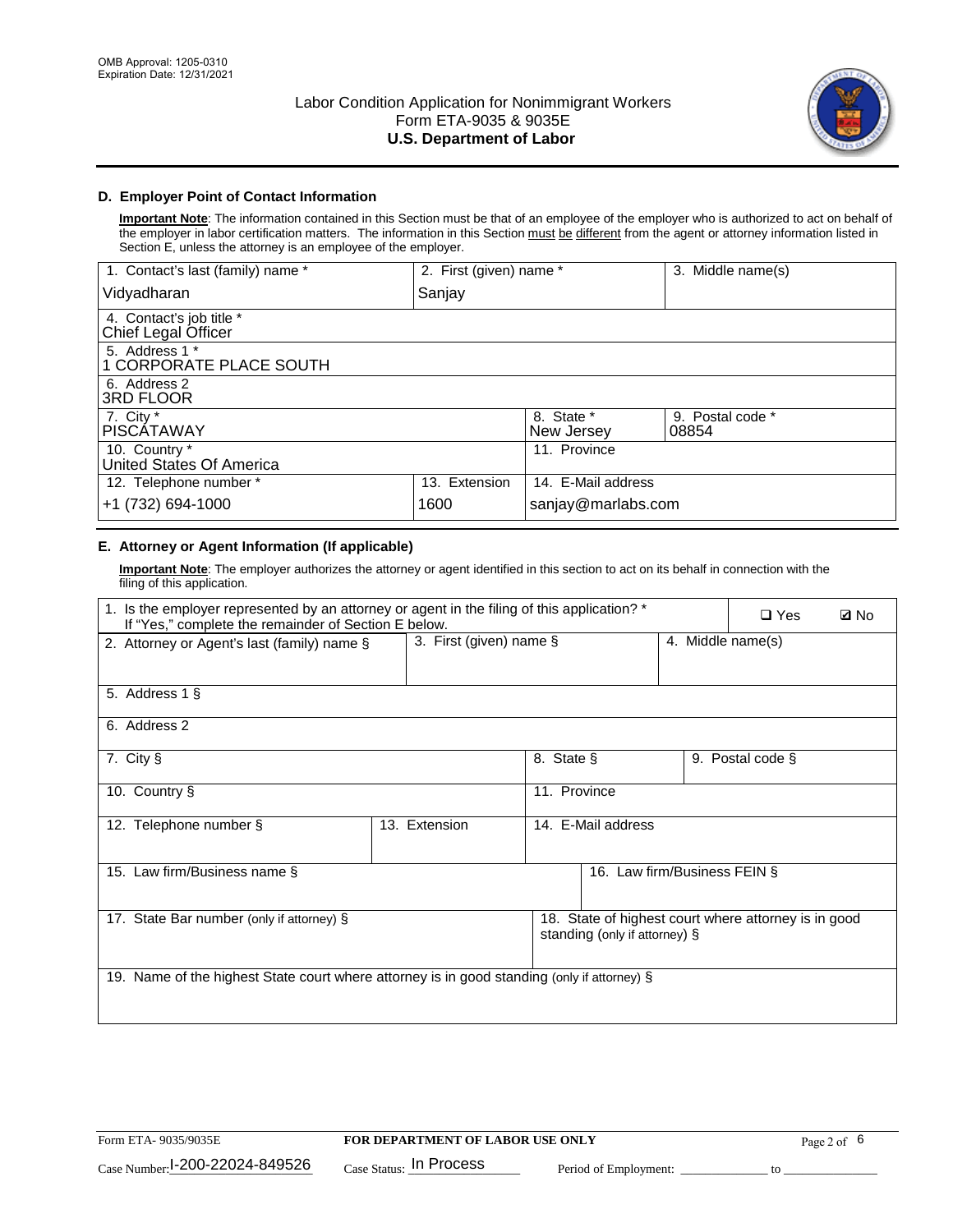

#### **F. Employment and Wage Information**

**Important Note**: The employer must define the intended place(s) of employment with as much geographic specificity as possible. Each intended place(s) of employment listed below must be the worksite or physical location where the work will actually be performed and cannot be a P.O. Box. The employer must identify all intended places of employment, including those of short duration, on the LCA. 20 CFR 655.730(c)(5). If the employer is submitting this form non-electronically and the work is expected to be performed in more than one location, an attachment must be submitted in order to complete this section. An employer has the option to use either a single Form ETA-9035/9035E or multiple forms to disclose all intended places of employment. If the employer has more than ten (10) intended places of employment at the time of filing this application, the employer must file as many additional LCAs as are necessary to list all intended places of employment. See the form instructions for further information about identifying all intended places of employment.

#### a.*Place of Employment Information* 1

|                                                                              | 1. Enter the estimated number of workers that will perform work at this place of employment under<br>the LCA.*                 |  |                                          |                  |                          |              |  |
|------------------------------------------------------------------------------|--------------------------------------------------------------------------------------------------------------------------------|--|------------------------------------------|------------------|--------------------------|--------------|--|
|                                                                              | 2. Indicate whether the worker(s) subject to this LCA will be placed with a secondary entity at this<br>place of employment. * |  |                                          |                  | <b>Ø</b> Yes             | $\square$ No |  |
|                                                                              | 3. If "Yes" to question 2, provide the legal business name of the secondary entity. §                                          |  |                                          |                  |                          |              |  |
| Amdocs                                                                       |                                                                                                                                |  |                                          |                  |                          |              |  |
|                                                                              | 4. Address 1 *<br>1301 Bray Central Dr, Apt 19207                                                                              |  |                                          |                  |                          |              |  |
|                                                                              | 5. Address 2                                                                                                                   |  |                                          |                  |                          |              |  |
| Allen                                                                        | 6. City $*$<br>7. County *<br>Collin                                                                                           |  |                                          |                  |                          |              |  |
|                                                                              | 8. State/District/Territory *<br>9. Postal code *<br>Texas<br>75013                                                            |  |                                          |                  |                          |              |  |
| 10. Wage Rate Paid to Nonimmigrant Workers *<br>10a. Per: (Choose only one)* |                                                                                                                                |  |                                          |                  |                          |              |  |
|                                                                              | □ Hour □ Week □ Bi-Weekly □ Month ☑ Year<br>From $\frac{1}{5}$ 85400 00 To: $\frac{1}{5}$                                      |  |                                          |                  |                          |              |  |
|                                                                              | 11. Prevailing Wage Rate *                                                                                                     |  | 11a. Per: (Choose only one)*             |                  |                          |              |  |
|                                                                              | 85301 00<br>$\mathcal{S}$                                                                                                      |  | □ Hour □ Week □ Bi-Weekly □ Month ☑ Year |                  |                          |              |  |
|                                                                              | Questions 12-14. Identify the source used for the prevailing wage (PW) (check and fully complete only one): *                  |  |                                          |                  |                          |              |  |
| 12.<br>$\Box$                                                                | A Prevailing Wage Determination (PWD) issued by the Department of Labor                                                        |  |                                          |                  | a. PWD tracking number § |              |  |
| 13.<br>$\mathbf v$                                                           | A PW obtained independently from the Occupational Employment Statistics (OES) Program                                          |  |                                          |                  |                          |              |  |
|                                                                              | a. Wage Level (check one): §                                                                                                   |  |                                          | b. Source Year § |                          |              |  |
|                                                                              | பெ<br>$\square$ $\square$<br>□⊥<br>$\Box$ IV<br>$\Box$ N/A                                                                     |  |                                          |                  | 7/1/2021 - 6/30/2022     |              |  |
| 14.                                                                          | A PW obtained using another legitimate source (other than OES) or an independent authoritative source                          |  |                                          |                  |                          |              |  |
|                                                                              | a. Source Type (check one): §<br>$\Box$ CBA<br>$\Box$ DBA<br>$\square$ SCA<br>$\Box$ Other/ PW Survey                          |  |                                          | b. Source Year § |                          |              |  |
|                                                                              | c. If responded "Other/ PW Survey" in question 14.a, enter the name of the survey producer or publisher §                      |  |                                          |                  |                          |              |  |
|                                                                              | d. If responded "Other/ PW Survey" in question 14.a, enter the title or name of the PW survey §                                |  |                                          |                  |                          |              |  |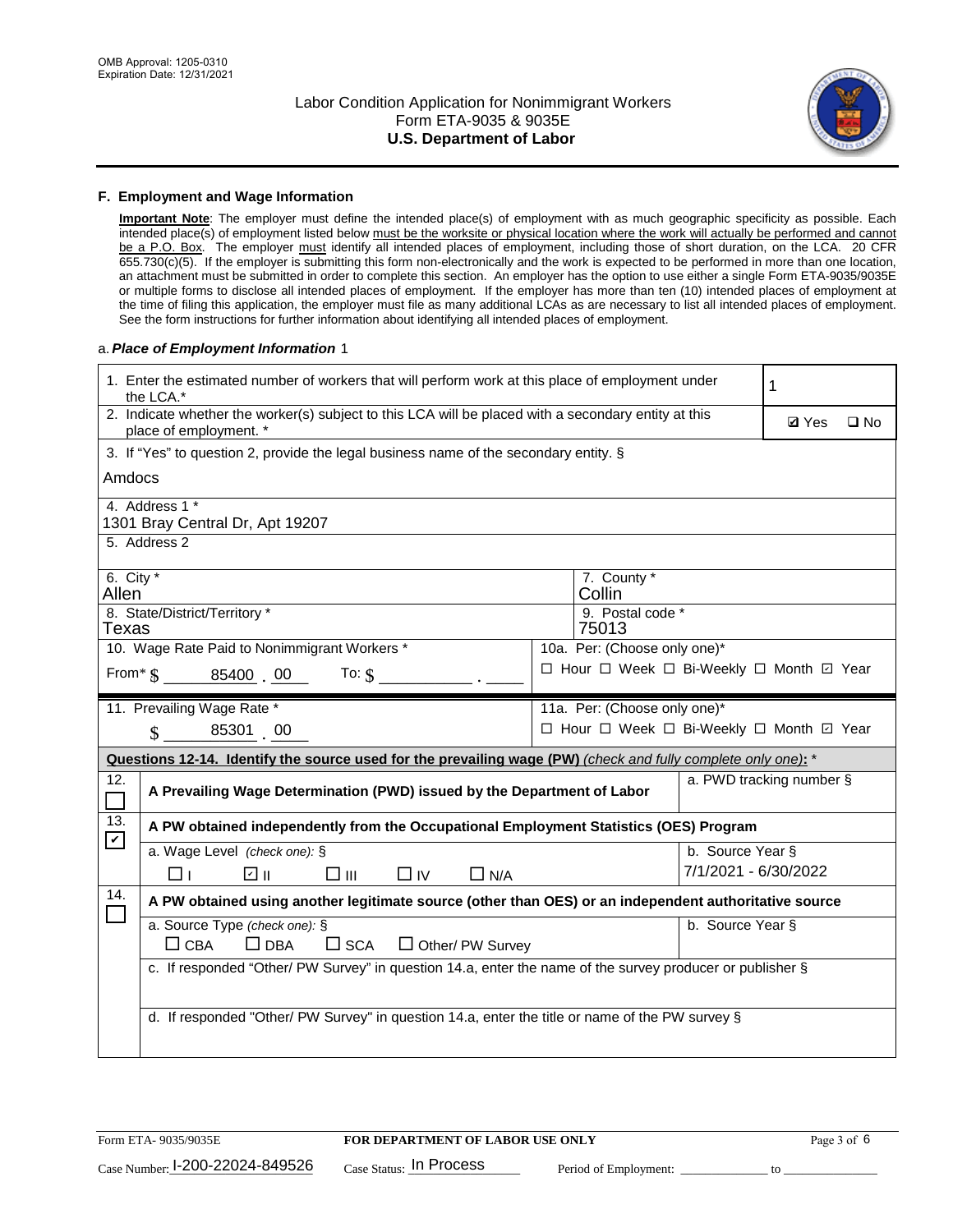

# **G. Employer Labor Condition Statements**

! *Important Note:* In order for your application to be processed, you MUST read Section G of the Form ETA-9035CP - General Instructions for the 9035 & 9035E under the heading "Employer Labor Condition Statements" and agree to all four (4) labor condition statements summarized below:

- (1) **Wages:** The employer shall pay nonimmigrant workers at least the prevailing wage or the employer's actual wage, whichever is higher, and pay for non-productive time. The employer shall offer nonimmigrant workers benefits and eligibility for benefits provided as compensation for services on the same basis as the employer offers to U.S. workers. The employer shall not make deductions to recoup a business expense(s) of the employer including attorney fees and other costs connected to the performance of H-1B, H-1B1, or E-3 program functions which are required to be performed by the employer. This includes expenses related to the preparation and filing of this LCA and related visa petition information. 20 CFR 655.731;
- (2) **Working Conditions:** The employer shall provide working conditions for nonimmigrants which will not adversely affect the working conditions of workers similarly employed. The employer's obligation regarding working conditions shall extend for the duration of the validity period of the certified LCA or the period during which the worker(s) working pursuant to this LCA is employed by the employer, whichever is longer. 20 CFR 655.732;
- (3) **Strike, Lockout, or Work Stoppage:** At the time of filing this LCA, the employer is not involved in a strike, lockout, or work stoppage in the course of a labor dispute in the occupational classification in the area(s) of intended employment. The employer will notify the Department of Labor within 3 days of the occurrence of a strike or lockout in the occupation, and in that event the LCA will not be used to support a petition filing with the U.S. Citizenship and Immigration Services (USCIS) until the DOL Employment and Training Administration (ETA) determines that the strike or lockout has ended. 20 CFR 655.733; and
- (4) **Notice:** Notice of the LCA filing was provided no more than 30 days before the filing of this LCA or will be provided on the day this LCA is filed to the bargaining representative in the occupation and area of intended employment, or if there is no bargaining representative, to workers in the occupation at the place(s) of employment either by electronic or physical posting. This notice was or will be posted for a total period of 10 days, except that if employees are provided individual direct notice by e-mail, notification need only be given once. A copy of the notice documentation will be maintained in the employer's public access file. A copy of this LCA will be provided to each nonimmigrant worker employed pursuant to the LCA. The employer shall, no later than the date the worker(s) report to work at the place(s) of employment, provide a signed copy of the certified LCA to the worker(s) working pursuant to this LCA. 20 CFR 655.734.

1. **I have read and agree to** Labor Condition Statements 1, 2, 3, and 4 above and as fully explained in Section G of the Form ETA-9035CP – General Instructions for the 9035 & 9035E and the Department's regulations at 20 CFR 655 Subpart H. \*

**Ø**Yes ロNo

### **H. Additional Employer Labor Condition Statements –H-1B Employers ONLY**

!**Important Note***:* In order for your H-1B application to be processed, you MUST read Section H – Subsection 1 of the Form ETA 9035CP – General Instructions for the 9035 & 9035E under the heading "Additional Employer Labor Condition Statements" and answer the questions below.

#### *a. Subsection 1*

| 1. At the time of filing this LCA, is the employer H-1B dependent? §                                                                                                                                                                                            | ⊡ Yes | □ No       |           |              |
|-----------------------------------------------------------------------------------------------------------------------------------------------------------------------------------------------------------------------------------------------------------------|-------|------------|-----------|--------------|
| 2. At the time of filing this LCA, is the employer a willful violator? $\S$                                                                                                                                                                                     |       | $\Box$ Yes | ⊡ No      |              |
| 3. If "Yes" is marked in questions H.1 and/or H.2, you must answer "Yes" or "No" regarding<br>whether the employer will use this application ONLY to support H-1B petitions or extensions of<br>status for exempt H-1B nonimmigrant workers? §                  |       |            | $\Box$ No |              |
| 4. If "Yes" is marked in question H.3, identify the statutory basis for the<br>■ \$60,000 or higher annual wage<br>exemption of the H-1B nonimmigrant workers associated with this<br>□ Master's Degree or higher in related specialty<br>$\Box$ Both<br>LCA. § |       |            |           |              |
| H-1B Dependent or Willful Violator Employers -Master's Degree or Higher Exemptions ONLY                                                                                                                                                                         |       |            |           |              |
| 5. Indicate whether a completed Appendix A is attached to this LCA covering any H-1B<br>nonimmigrant worker for whom the statutory exemption will be based <b>ONLY</b> on attainment of a<br>Master's Degree or higher in related specialty. §                  |       |            | ⊡ No      | <b>Q</b> N/A |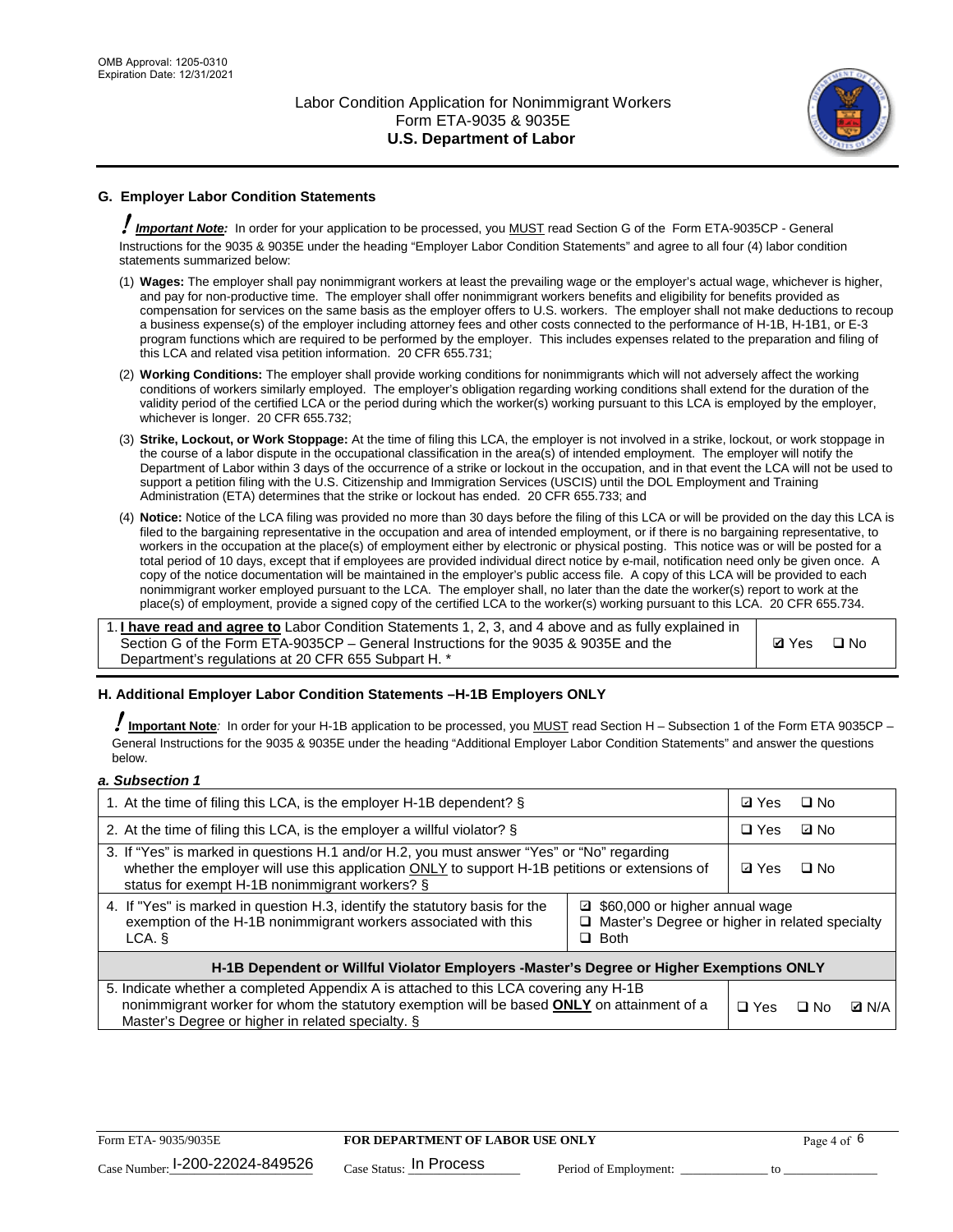

**If you marked "Yes" to questions H.a.1 (H-1B dependent) and/or H.a.2 (H-1B willful violator) and "No" to question H.a.3 (exempt H-1B nonimmigrant workers), you MUST read Section H – Subsection 2 of the Form ETA 9035CP – General Instructions for the 9035 & 9035E under the heading "Additional Employer Labor Condition Statements" and indicate your agreement to all three (3) additional statements summarized below.**

#### *b. Subsection 2*

- A. **Displacement:** An H-1B dependent or willful violator employer is prohibited from displacing a U.S. worker in its own workforce within the period beginning 90 days before and ending 90 days after the date of filing of the visa petition. 20 CFR 655.738(c);
- B. **Secondary Displacement:** An H-1B dependent or willful violator employer is prohibited from placing an H-1B nonimmigrant worker(s) with another/secondary employer where there are indicia of an employment relationship between the nonimmigrant worker(s) and that other/secondary employer (thus possibly affecting the jobs of U.S. workers employed by that other employer), unless and until the employer subject to this LCA makes the inquiries and/or receives the information set forth in 20 CFR 655.738(d)(5) concerning that other/secondary employer's displacement of similarly employed U.S. workers in its workforce within the period beginning 90 days before and ending 90 days after the date of such placement. 20 CFR 655.738(d). Even if the required inquiry of the secondary employer is made, the H-1B dependent or willful violator employer will be subject to a finding of a violation of the secondary displacement prohibition if the secondary employer, in fact, displaces any U.S. worker(s) during the applicable time period; and
- C. **Recruitment and Hiring:** Prior to filing this LCA or any petition or request for extension of status for nonimmigrant worker(s) supported by this LCA, the H-1B dependent or willful violator employer must take good faith steps to recruit U.S. workers for the job(s) using procedures that meet industry-wide standards and offer compensation that is at least as great as the required wage to be paid to the nonimmigrant worker(s) pursuant to 20 CFR 655.731(a). The employer must offer the job(s) to any U.S. worker who applies and is equally or better qualified for the job than the nonimmigrant worker. 20 CFR 655.739.

| 6. I have read and agree to Additional Employer Labor Condition Statements A, B, and C above and |       |           |
|--------------------------------------------------------------------------------------------------|-------|-----------|
| as fully explained in Section H – Subsections 1 and 2 of the Form ETA 9035CP – General           | □ Yes | $\Box$ No |
| Instructions for the 9035 & 9035E and the Department's regulations at 20 CFR 655 Subpart H. §    |       |           |

### **I. Public Disclosure Information**

! **Important Note***:* You must select one or both of the options listed in this Section.

|  | 1. Public disclosure information in the United States will be kept at: * |  |  |  |
|--|--------------------------------------------------------------------------|--|--|--|
|  |                                                                          |  |  |  |

**sqrt** Employer's principal place of business □ Place of employment

### **J. Notice of Obligations**

A. Upon receipt of the certified LCA, the employer must take the following actions:

- o Print and sign a hard copy of the LCA if filing electronically (20 CFR 655.730(c)(3));<br>
Maintain the original signed and certified LCA in the employer's files (20 CFR 655.7
- Maintain the original signed and certified LCA in the employer's files (20 CFR 655.705(c)(2); 20 CFR 655.730(c)(3); and 20 CFR 655.760); and
- o Make a copy of the LCA, as well as necessary supporting documentation required by the Department of Labor regulations, available for public examination in a public access file at the employer's principal place of business in the U.S. or at the place of employment within one working day after the date on which the LCA is filed with the Department of Labor (20 CFR 655.705(c)(2) and 20 CFR 655.760).
- B. The employer must develop sufficient documentation to meet its burden of proof with respect to the validity of the statements made in its LCA and the accuracy of information provided, in the event that such statement or information is challenged (20 CFR 655.705(c)(5) and 20 CFR 655.700(d)(4)(iv)).
- C. The employer must make this LCA, supporting documentation, and other records available to officials of the Department of Labor upon request during any investigation under the Immigration and Nationality Act (20 CFR 655.760 and 20 CFR Subpart I).

*I declare under penalty of perjury that I have read and reviewed this application and that to the best of my knowledge, the*  information contained therein is true and accurate. I understand that to knowingly furnish materially false information in the *preparation of this form and any supplement thereto or to aid, abet, or counsel another to do so is a federal offense punishable by fines, imprisonment, or both (18 U.S.C. 2, 1001,1546,1621).*

| 1. Last (family) name of hiring or designated official *   2. First (given) name of hiring or designated official *   3. Middle initial §<br>Vidyadharan | Saniav           |  |
|----------------------------------------------------------------------------------------------------------------------------------------------------------|------------------|--|
| 4. Hiring or designated official title *<br>Chief Legal Officer                                                                                          |                  |  |
| 5. Signature *                                                                                                                                           | 6. Date signed * |  |

| Form ETA-9035/9035E                         | <b>FOR DEPARTMENT OF LABOR USE ONLY</b> |                       |  | Page 5 of 6 |
|---------------------------------------------|-----------------------------------------|-----------------------|--|-------------|
| $_{\text{Case Number:}}$ I-200-22024-849526 | $_{Case\; Status:}$ In Process          | Period of Employment: |  |             |